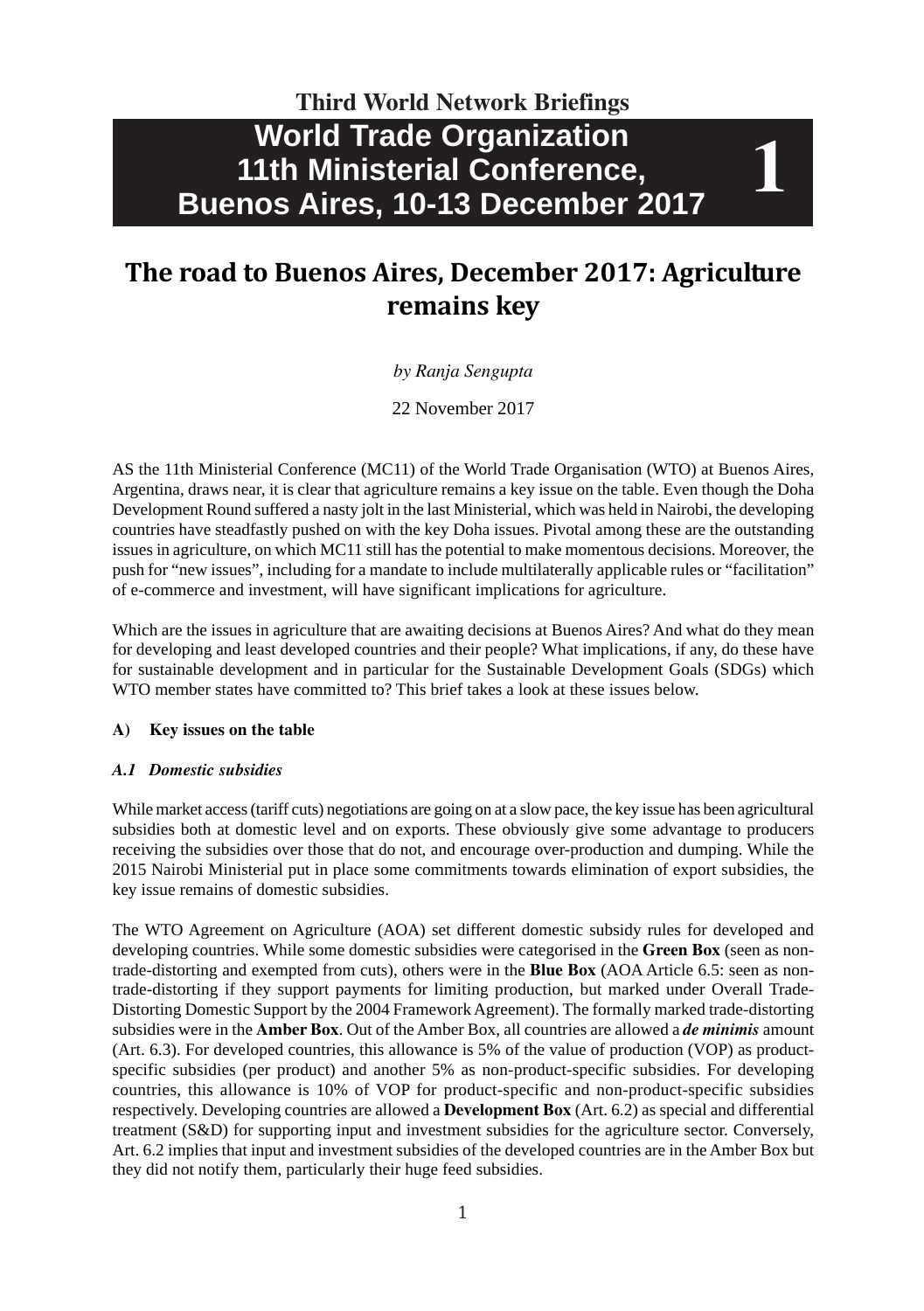However, 28 members (counting the EU as 1), mostly developed countries, many of which were heavily subsidising the agriculture sector at the time of the signing of the AOA, also got **Total Aggregate Measurement of Support (AMS) entitlements** (Art. 6.4) over and above the *de minimis*, ranging from \$19 billion for the US to \$37.5 bn for Japan and \$95 bn for the EU. This is not only much higher than the 10% product-specific *de minimis* entitlements of developing countries in many products in several countries, but also offers much more flexibility in terms of product concentration. According to a proposal submitted by China and India on the AMS (see below), in many years over the last two decades, some products, such as dairy, have received about 38-40% of total productspecific support in the EU and more than 50% of total product-specific support in the US and Canada.

The history of the AOA has seen long battles over such divergent and unfair rules on domestic subsidies, in particular the additional AMS entitlement for the rich countries, often covering very sensitive products including cotton. There is also strong criticism of the Green Box, which has been shown by analysis to be trade-distorting in many cases and ruled so by the WTO Appellate Body several times, in particular in the US cotton case. The US and the EU in particular have indulged in major "box shifting" to move trade-distorting subsidies to the Green Box. EU Green Box subsidies stood at 68.7 billion euros while those of the US amounted to \$124.5 bn in 2014, including decoupled income support.

In 2013, total domestic subsidies (including the Green Box) of the US stood at \$146.8 bn, and those of the EU at \$130.4 bn approximately. OECD subsidies increased from \$350 bn to \$400 bn. On a per-farmer basis, the EU gives out \$12,384, Japan \$14,136, and the US \$68,910. In comparison, China gives \$348, India \$228, Brazil \$468 and Indonesia \$73 per farmer.

As MC11 nears, there have been hectic negotiations in Geneva with proposals or approaches submitted by several countries. A few of the major ones are briefly outlined below. However, to date, there is no consensus on an outcome and an agreement on domestic support looks next to impossible.

- *China and India* have tabled a joint proposal asking for elimination of the AMS entitlements of developed countries that allow them higher percentage of VOP and flexibility on product concentration. This has been supported by about 100 developing countries and least developed countries (LDCs).
- A proposal by *the EU and Brazil (with Colombia, Peru and Uruguay)* suggests a cut in *de minimis* plus AMS entitlements to 10% of VOP. However, it expects both developed and developing countries to make cuts and the gap between developed and developing countries is proposed at 2 percentage points, less than the difference in current *de minimis* which is 5 percentage points. More lenient treatment is also proposed for the Blue Box, mainly used by developed countries. Both developing countries and some developed countries (e.g., Japan, Switzerland, Canada) which have higher AMS entitlements as percentage of VOP have rejected this proposal.
- *New Zealand, Australia, Canada and Paraguay* have proposed a fixed value of subsidies (including all subsidies) which should be declared in advance. *Japan* has also supported a fixed amount approach. However, these proposals also work against developing countries as they largely aim to include the Development Box subsidies as well. *The G-10 country grouping led by Switzerland*, which rejected any new product-specific limits or anti-concentration clauses (that the AMS should not be concentrated without limits in a few products), approved a fixed monetary limit on *de minimis* and AMS entitlements. All these countries rejected the idea of calculating subsidy entitlements as a percentage of VOP (as in the EU-Brazil proposal) on the ground that it discriminates against countries which have low VOP.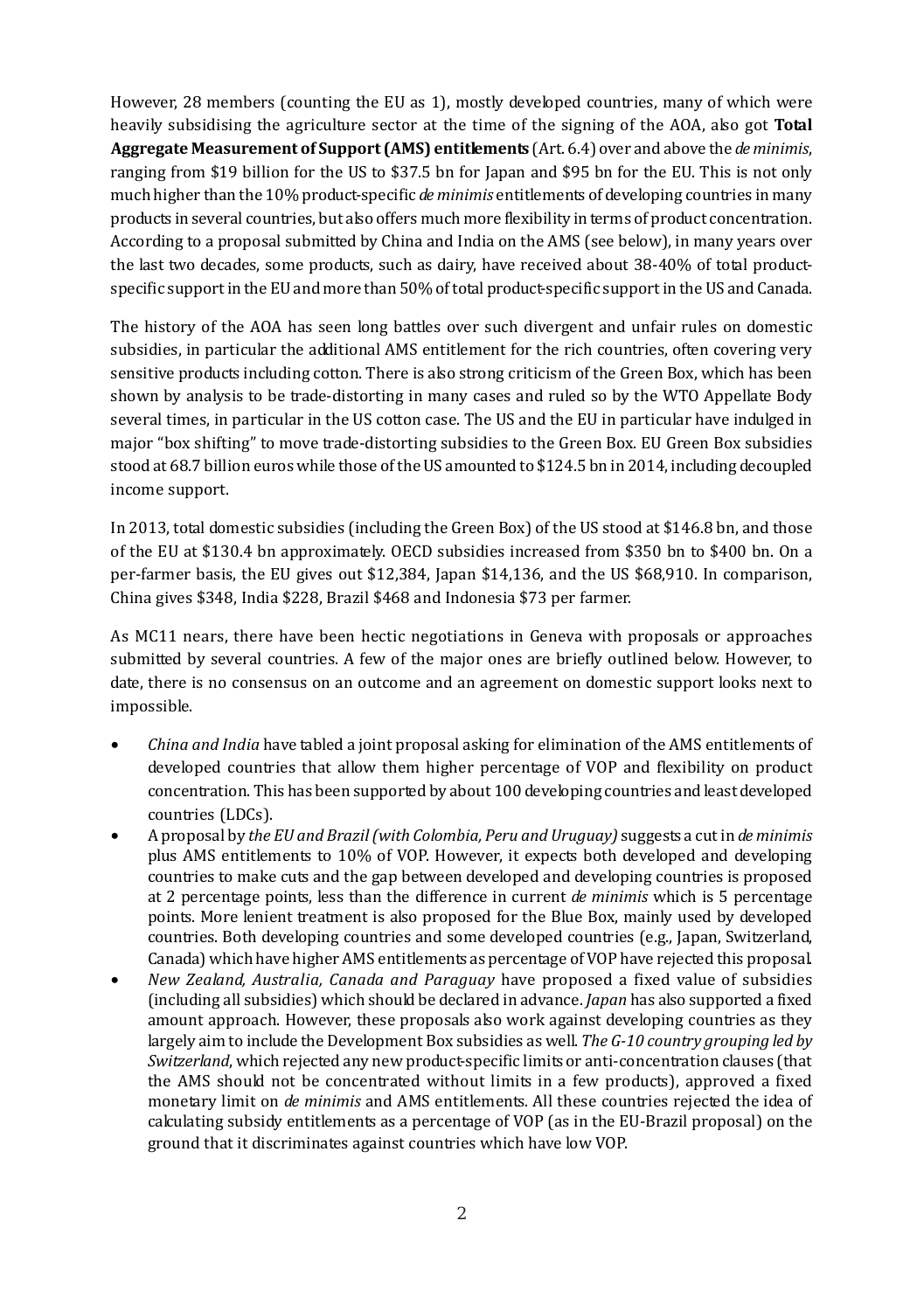• *Argentina*, the MC11 host country, proposed cuts/limits on *de minimis* plus AMS (exempting the Development Box and Blue Box) for developed and developing countries. It also proposed tiered cuts to the AMS entitlements with S&D provisions. However, this has been rejected by most other WTO member states including developing and developed countries.

*Instead of correcting historical inequities in the subsidy rules of the AOA, it is clear that the current discussion intends to thwart special and differential treatment, with developing countries being asked to make similar cuts and even development subsidies being challenged. The discussion runs a danger of being completely turned against the stated objective of bringing in fairness. It should also be noted that there is no concrete proposal on reduction or accountability of the Green Box even by developing countries, in spite of research showing and Appellate Body rulings about its impact on global trade. Further, developing and least developed countries are opening up their markets under free trade agreements without the extra AMS entitlements and the trade-distorting Green Box subsidies being disciplined in the WTO.*

## *A.2 Permanent solution on public food stockholding*

The AOA subsidy rules allow consumer subsidies for public food stockholding programmes, such as the Public Distribution System (PDS) in India. Dozens of countries around the world are using these programmes to reduce hunger and promote food security while also reducing poverty amongst the poorest farmers. Unfortunately the WTO counts subsidies given to producers through any administered price support as trade-distorting. The subsidy is calculated as the difference between the administered procurement price and a fixed reference price (rather than the market price) and, for developing countries, is to be subject to the *de minimis* limit of 10% of VOP for each product. Under the WTO rules, the fixed reference price is set as the price during 1986-88, when world prices were very low due to dumping by the US and the EU. Nor does this calculation account for inflation. This overestimates the actual subsidies.

Not surprisingly, several developing countries such as India, Indonesia, China, Kenya, Egypt, Turkey, Morocco, Tunisia, Jordan and others have begun to address this artificially calculated limit which is out of touch with current global prices. Faced with the impending threat of being sued, and given that the rules are constraining their ability to ensure food security for their populations, the G-33 group of 46 developing countries (excluding Pakistan) tabled a proposal before the WTO Bali Ministerial (2013) to be allowed to give such subsidies without limit (i.e., to put in the Green Box) through administered price support on procurement for public food stockholding programmes from small and resource-poor farmers. Interestingly this had already been included in the 2008 version of the agriculture negotiation chair's text (referred to commonly as Rev.4).

However, what the G-33 eventually got in Bali was a **Peace Clause**, an interim solution that prescribes that no developing countries will be sued even if they exceed the 10% limit, provided they meet certain transparency and safeguard conditions. The transparency conditions include onerous notification requirements, much higher than what developed countries need to adhere to for using the Green Box. The developing countries also have to ensure the subsidy is not "trade-distorting" or does not impact the food security of other countries, in contrast to the AMS of the developed countries which is allowed to distort trade. Moreover, the Peace Clause is limited to only those programmes existing at the time of the Bali Declaration and has to be invoked by filing of the data.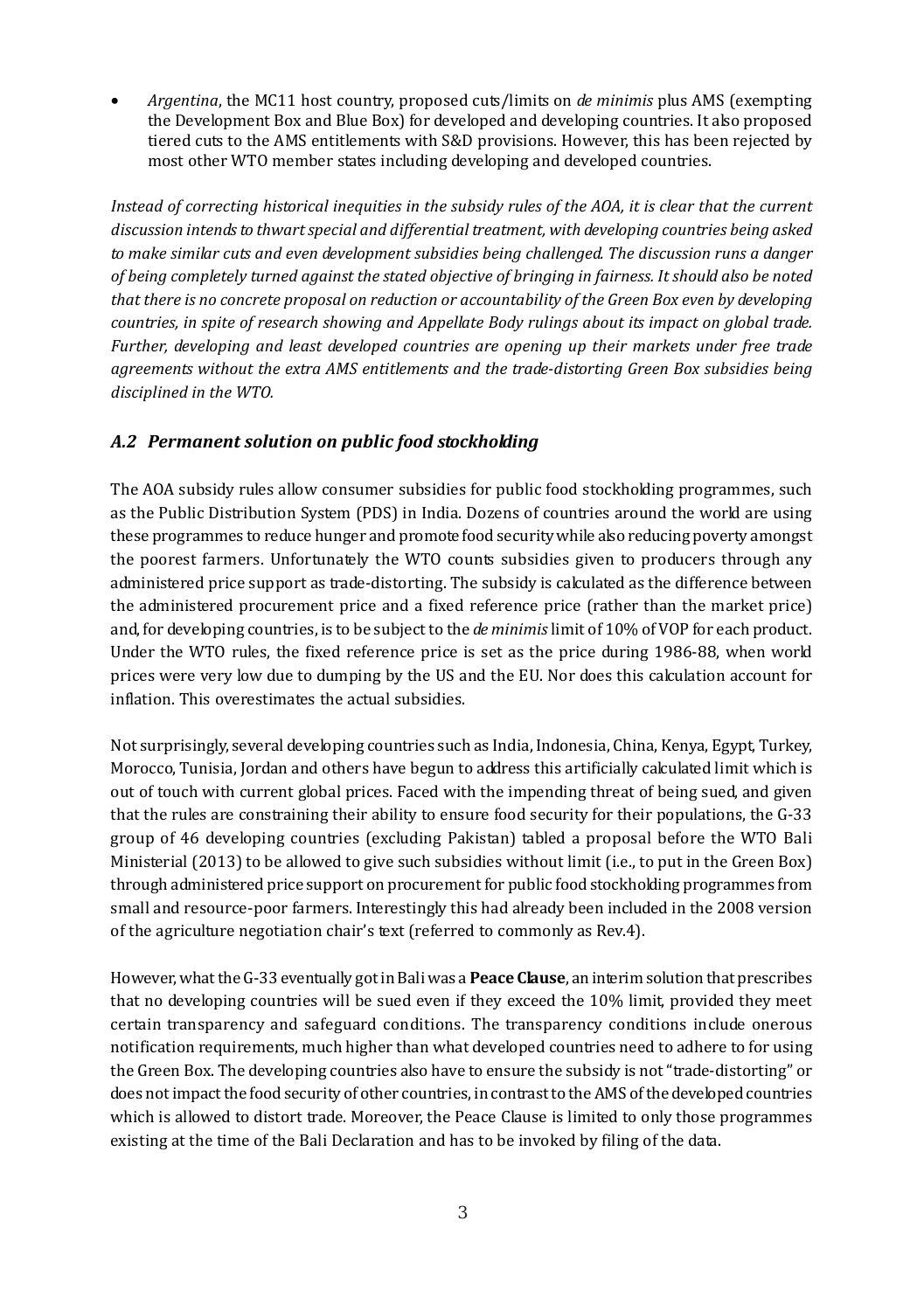Since 2013, China has been sued by the US over this issue in spite of the Peace Clause. It is also to be noted that the developed countries had extracted the permanent Trade Facilitation Agreement (TFA) in exchange for this interim Peace Clause.

The G-33 group, chaired by Indonesia, has since been pushing for a **permanent solution** in the form of a permanent waiver of limits on such price subsidies to producers for public food programmes. The Nairobi Ministerial Declaration (2015) mandated the WTO to reach this permanent solution by the forthcoming Buenos Aires Ministerial. However, in spite of support from most WTO members, including nearly all developing countries, this has been resisted by most of the developed countries. Below are some of the positions in brief.

- *The G-33 led by Indonesia, with India, China, Egypt and others* (excluding Pakistan), has tabled a proposal asking that these subsidies should be allowed without limit and without onerous transparency or safeguard conditions which will render the solution unusable. The solution should also include programmes not existent at the time of the Bali decision. This proposal has faced stiff opposition from most developed countries and some developing countries, but is supported by a large number of developing countries and LDCs (including the CARICOM and ACP groups), which also do not want it linked to any outcomes on domestic subsidies as proposed by the EU-Brazil etc (see below).
- *The EU-Brazil (with Colombia, Peru and Uruguay)* proposal suggests a permanent solution that is essentially the Peace Clause with all its conditionalities and safeguards. New programmes can be covered with certain export restrictions on procured stock. It exempts LDCs and very small procurements for public food programmes. Developing countries have opposed it as it perpetuates the terms of the Peace Clause which are not very usable and because it links the permanent solution with the domestic subsidy issue, thus implying a trade-off whereas these are two standalone issues – in particular, the permanent solution is mandated by the Nairobi Ministerial Declaration.
- *Russia* has recently made a proposal with onerous transparency (notification) and even more stringent safeguard conditions.
- *The US*, which had refused to engage on this issue, has very recently started to put forward some suggestions, mainly on increased transparency (notification) requirements. It is to be noted that the US has been raising issues related to punishment for countries that fall behind on notification requirements in the WTO. This has important implications for developing countries and LDCs, for which notification norms are more difficult to meet due to capacity constraints.

*As the Buenos Aires Ministerial approaches, there is yet no agreement in sight. In the meantime the Peace Clause offers little reprieve to developing countries with existing programmes and none to those without existing programmes at the time of the Bali Declaration. Even if there is an agreement, there is a fear that developing countries will have to 'pay' by agreeing to some other chapters such as ecommerce, domestic regulations or even compromise on domestic subsidies*.

# *A.3 Special Safeguard Mechanism (SSM)*

From the beginning of the AOA, developing countries have been asking for a **Special Safeguard Mechanism (SSM)** that allows import duties to be raised in order to deal with import surges. Import surges refer to a situation where there is a sudden rise in imports, either in terms of volume increase or price fall (generated by imports), to the extent that domestic farmers' incomes and livelihoods may be at risk. Interestingly 34 countries, mainly developed countries, enjoy a similar instrument called the Special Agricultural Safeguard (SSG) but this is not available to most developing countries.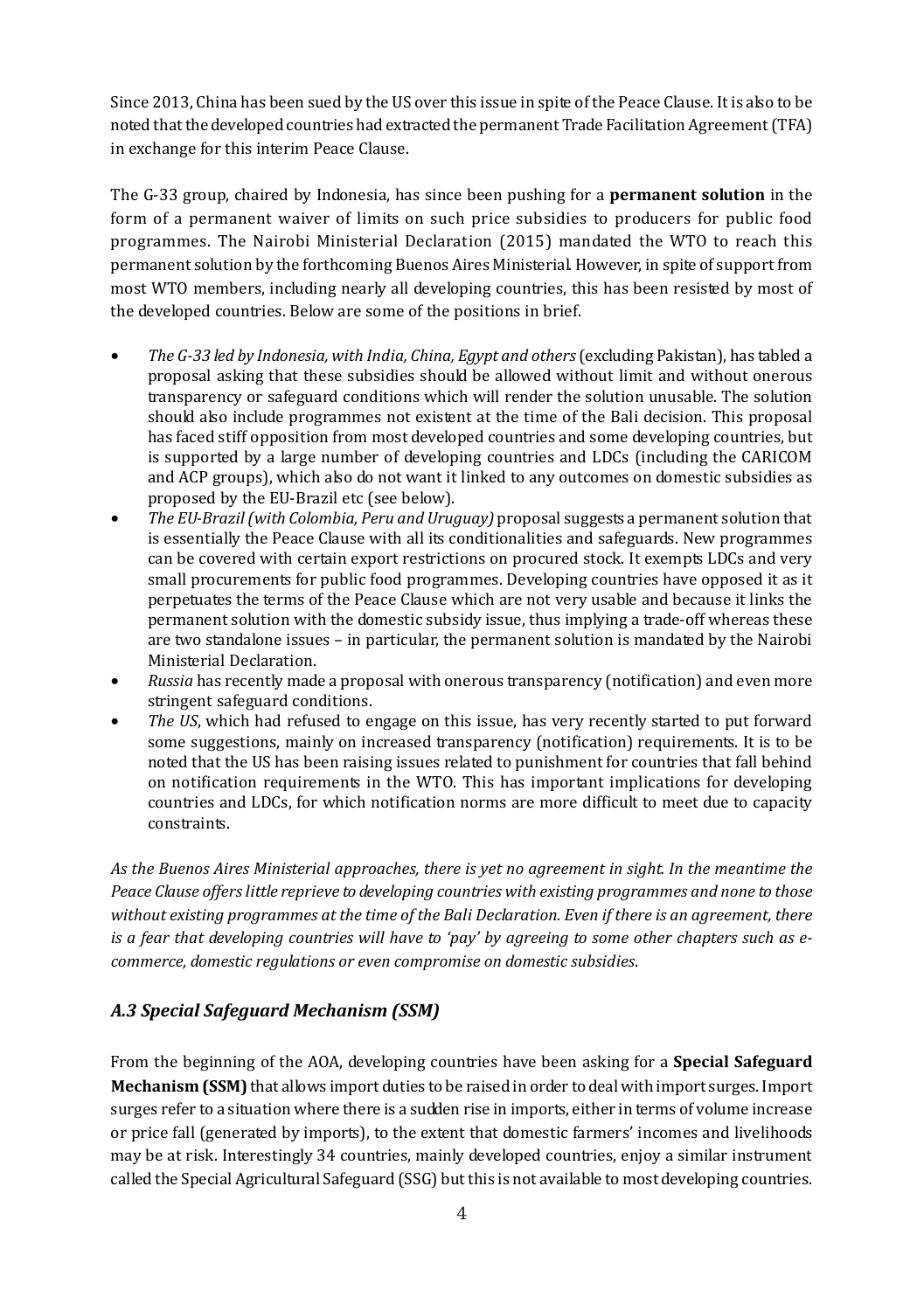However, while agreed in principle, working out the specifics of the SSM, in particular the extent to which import duties are allowed to increase, has been extremely difficult. Most proposals also suggest very onerous conditionalities which would make the SSM very difficult to use. In addition, the SSM has been linked to further market access, i.e., tariff (import duty) cuts, implying this mechanism should be available only when there are further tariff cuts under the AOA. However, global agricultural markets are already distorted, most of all by the subsidies given by the richer countries, and developing countries are already experiencing repeated import surges that are harming domestic production, including in products that have been subsidised in developed countries. Therefore the SSM should be available to them right now.

The SSM was agreed on in Paragraph 7 of the Hong Kong Ministerial Declaration (2005) though the terms of use are not yet decided. It is to be remembered that the 2008 Ministerial was supposed to have broken down over talks on the exact remedy (how much duties can be increased by to counter import surges) under the SSM. In spite of some push before the Nairobi Ministerial in 2015, there was no agreement on this. But the Nairobi Declaration recognises that "developing country Members will have the right to have recourse to a special safeguard mechanism (SSM) as envisaged under paragraph 7 of the Hong Kong Ministerial Declaration" and provides the mandate "to pursue negotiations on an SSM for developing country Members in dedicated sessions of the Committee on Agriculture in Special Session".

*However, though several developing countries (e.g., the G-33, the Philippines, India and South Africa) have raised the SSM issue in the period leading to MC11, it is opposed by most developed countries, especially without further tariff cuts, and there is no progress in talks. Brazil and Argentina, being agricultural exporters, have generally opposed the SSM talks though Brazil has sometimes agreed to discuss it. The Philippines is keenly pursuing this issue and has proposed disciplining the SSG and limiting it to a few products for developed countries.*

In addition to the issues examined in sections A.1, A.2 and A.3 above, there are proposals by Singapore on transparency in export restrictions. There are also proposals on cotton by the Cotton-4 countries, i.e., Benin, Burkina Faso, Chad and Mali (which this brief does not cover).

## **B) Some "new issues" and agriculture**

The Nairobi Ministerial had brought in a major divide between developed and developing countries on whether to continue the Doha Development Round trade talks mandated to address development needs, or to abruptly end the Doha talks and bring in the so-called 21st-century "new issues", including investment facilitation, e-commerce, small and medium-sized enterprises (SMEs), global value chains, government procurement, climate-related trade (including environmental goods and services), transparency and other issues, mainly pushed by developed countries.

Many of these areas will have deep implications for the agriculture sector. For example, while **investment facilitation** is being discussed, "facilitation" often precedes increasing commitments on investment protection and market access in the form of a multilateral agreement on investment. From the current experience with foreign direct investments, this may even increase tendencies for land grabs. It will also affect the conservation of resources such as water, forests and biodiversity, which will all affect agriculture. Further, investors' rights can also be used to promote stronger